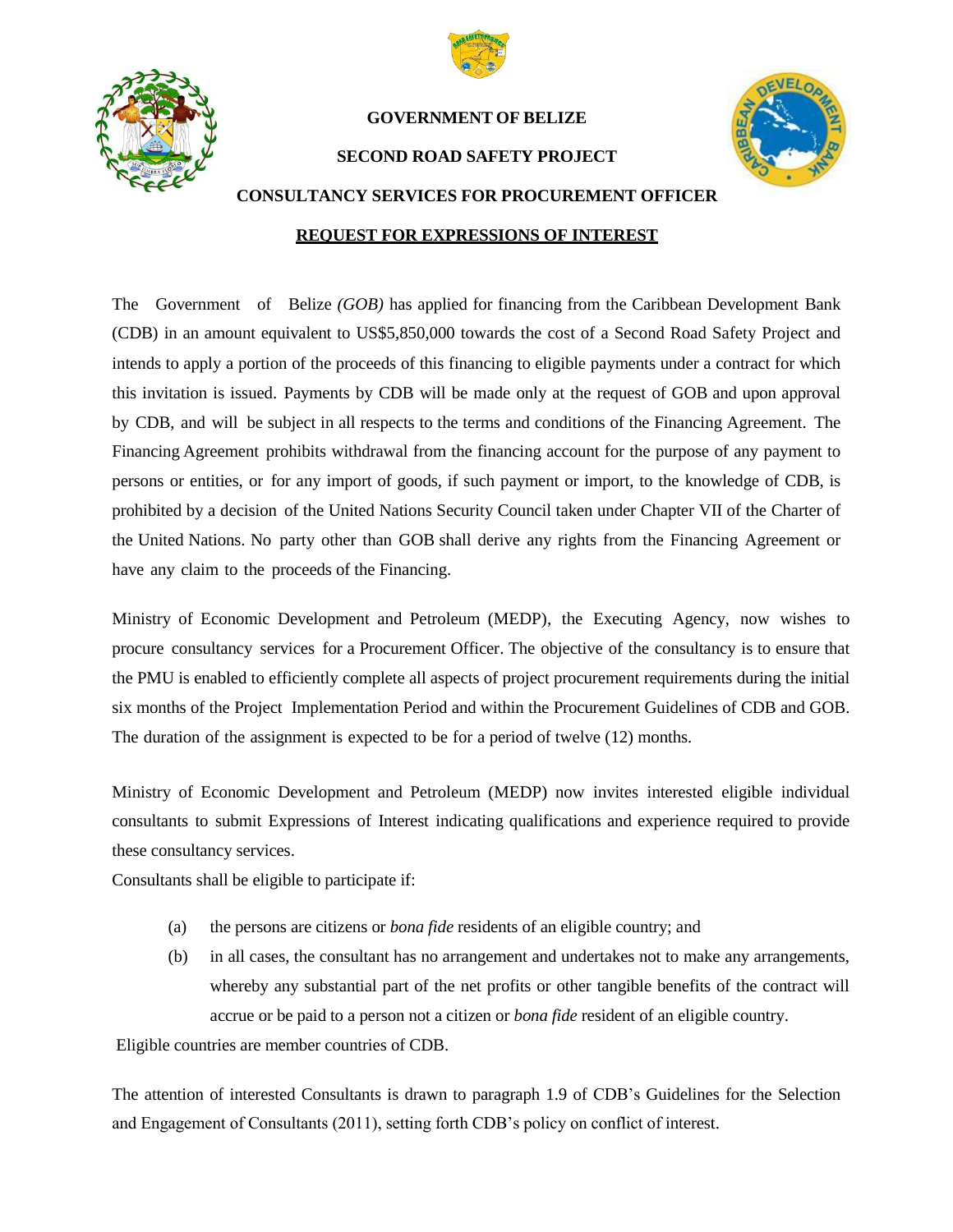In the assessment of submissions, consideration will be given to qualifications and experience on similar assignments. All information must be submitted in English. Further information may be obtained from the first address below between 0900 and 1600 hours Monday to Friday.

Three hard copies of the Expressions of Interest must be received at the first address below no later than 1630 hours on Wednesday, June 12, 2019 and an electronic copy must be sent simultaneously to CDB at the second address below. The sealed envelope containing each submission should include the name and address of the applicant and shall be clearly marked **"Expression of Interest – Consultancy Services for Procurement Officer"**

Following the assessment of submissions, the most technically capable and appropriately experienced applicant will be invited to negotiate a contract to provide the consultancy services. GOB reserves the right to accept or reject late applications or to cancel the present invitation partially or in its entirety. It will not be bound to assign any reason for not engaging the services of any applicant and will not defray any costs incurred by any applicant in the preparation and submission of Expressions of Interest.

1. Chief Executive Officer 2. Procurement

Ministry of Economic Development and Petroleum **(Economic Development)** Caribbean Development Bank P. O. Box 42 P.O. Box 408 Mountain View Blvd, Ground Floor, Unit Three Wildey, St. Michael William Tam Building **Barbados**, W. I. BB11000 Belmopan Fax: 246 426 7269 BELIZE, C.A. Tel: 246 431 1600 Tel: +501-822-3517/2526/2527 Emails: [yvonne.hyde@med.gov.bz](mailto:ceo@med.gov.bz) Email: [procurement@caribank.org](file:///E:/Second%20Road%20Safety%20Project/RSP%202%202019/CDB/SPNs/CDB%20Feedback/procurement@caribank.org) cc.: [pmu03cdbgobz@gmail.com](mailto:pmu03cdbgobz@gmail.com) cc.:[pmucdbgobz@gmail.com](mailto:pmucdbgobz@gmail.com) *Attn.: Second Road Safety Project Management Unit*